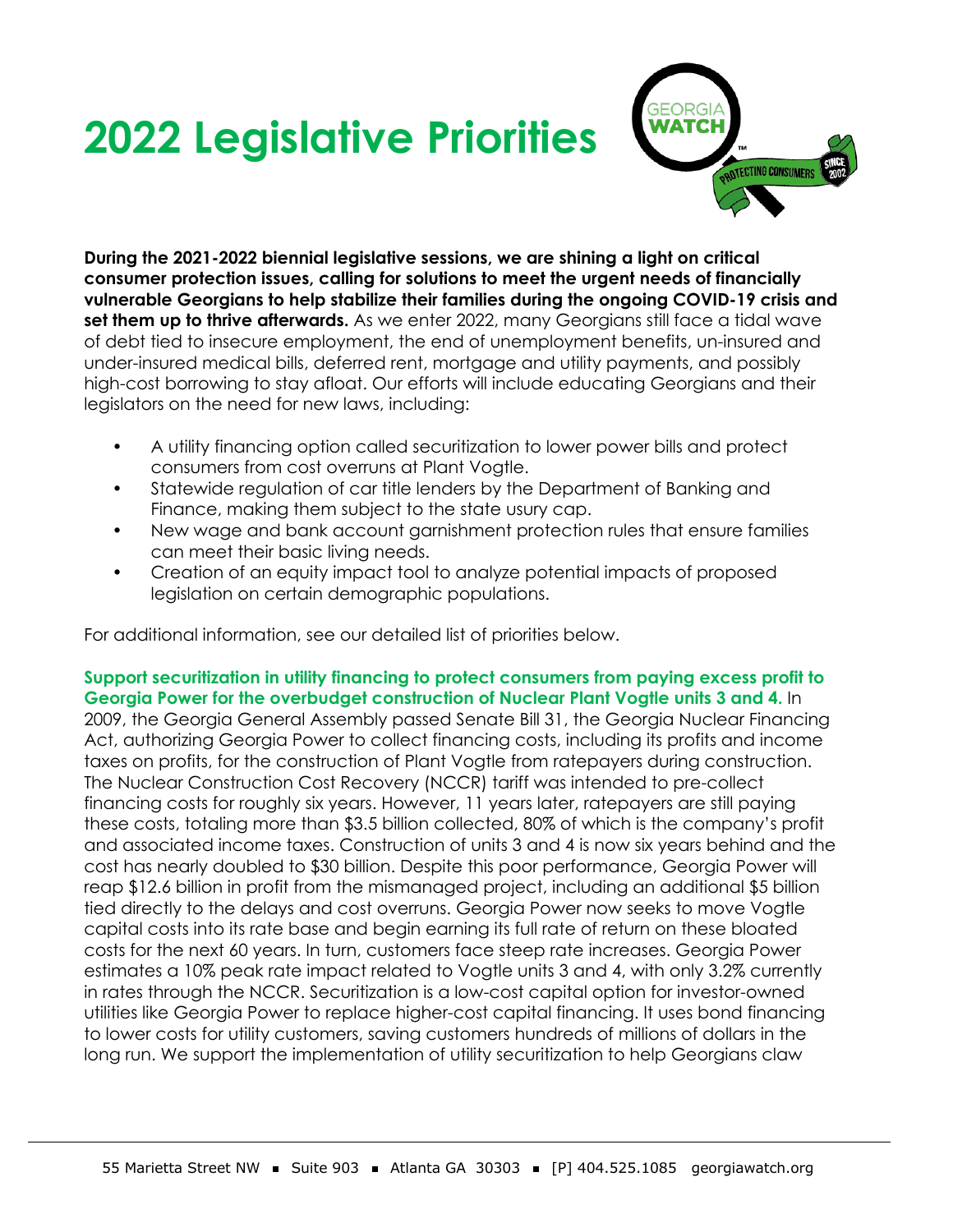back some of the Vogtle overpayments collected to date while curtailing the excess profit customers must pay to Georgia Power on Vogtle's cost overruns going forward.

**Support legislation to move regulation of car title lenders to the state Department of Banking and Finance subject to the state's usury cap on small dollar loans and additional consumer protections.** Many consumers turn to car title loans in times of crisis only to find out later that these small-dollar loans spell big trouble. Predatory lenders prey on financially insecure consumers by providing high-interest quick cash loans that trap consumers in a cycle of debt. Georgia law caps most small consumer loans at an interest rate of 60% per year, but a legal loophole allows car titles to be "pawned" at interest rates as high as 300%, rates that would otherwise be considered usurious. To protect Georgians during this financially unstable time, the legislature should:

- Move licensing and regulation of motor vehicle title lenders under the Department of Banking and Finance.
- Close legal loopholes to ensure that cash loaned in exchange for a car title is treated as a "loan" rather than a "pawn".
- Bring title lending into compliance with state small-dollar loan standards.
- Require lenders to return to the borrower any surplus obtained if the vehicle is repossessed and sold.

We support the passage of legislation that protects Georgians from predatory car title loans.

## **Support protections from garnishment of wages and bank accounts by debt collectors.**

Wage garnishment for consumer debts may occur after a creditor goes to court and wins a judgment against a consumer. A judgment is a court decision stating the consumer owes a specific amount of money, allowing a creditor to take steps to seize a portion of the consumer's wages to pay the debt. With unemployment reaching unprecedented levels during the COVID-19 crisis, many Georgians were unable to pay old debts or cover expenses related to food, rent, and medical costs. Garnishment of wages or bank accounts to collect these judgments risks destabilizing family finances and local businesses that depend on consumer spending just as the economy reopens. We support adoption of wage and bank account garnishment protections to help Georgians pay off their debts while maintaining a livable wage and emergency savings.

## **Support adoption of an "equity impact tool" to measure proposed legislation or regulation.**

The public health and economic crises tied to the COVID-19 pandemic shone a light on existing disparities affecting communities of color, economically distressed communities, and other demographic groups who have historically experienced disinvestment and barriers to opportunity. To adequately address existing disparities and prevent the emergence of new ones, Georgia legislators should have a tool to analyze the potential positive or negative affect of proposed laws or regulations. As they have been applied in at least nine states, equity impact tools are shown to be useful and practical resources that demonstrate the potential scope of the impact of pending legislation on certain demographic populations. We support the development and adoption of an equity impact tool by which certain state policy and law makers can request formal examinations of the impacts of proposed bills to ensure the legislation advances equity and justice.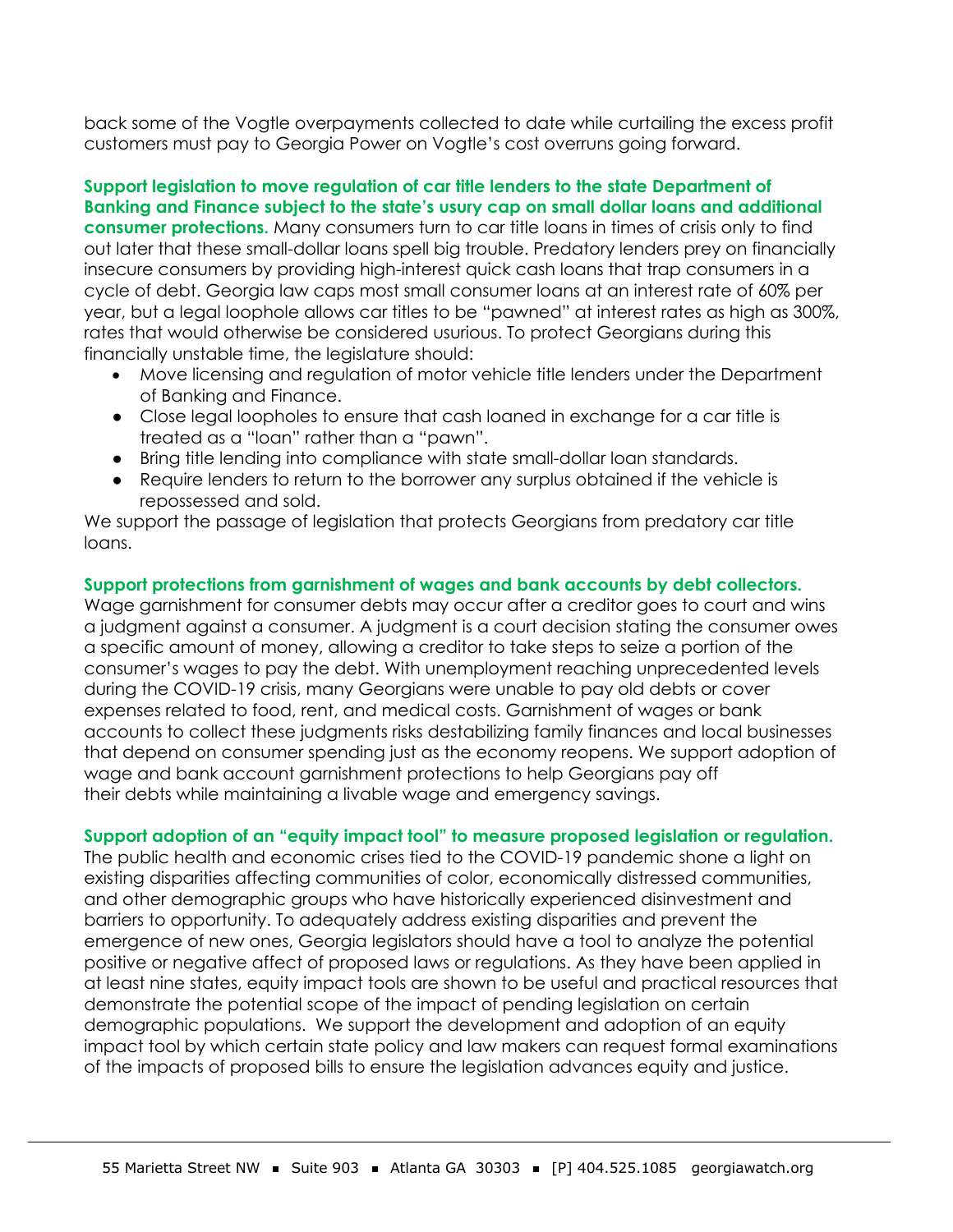## **2022 Legislative Priorities**



*OTHER PRIORITIES.* We will continue monitoring for and working on the following issues during this session.

**Support appropriation of funding to establish the All-Payer Claims Database (APCD) created by the Surprise Medical Billing Consumer Protection Act.** An APCD is a system that collects health care claims and related data from all (or nearly all) entities that pay for health care services in a geographic area, including private and public health plans. An APCD will increase transparency in healthcare costs and enable policymakers to address costs that are too high, unwarranted variation in costs, and quality of care concerns. We support the establishment of an APCD to improve healthcare quality and reduce healthcare costs for Georgians.

**Support appropriation of funding for a state certification and training process for Community Health Workers in Georgia.** A state certification for Community Health Workers (CHWs) can address training, assessment, and continuing education needs for the roles for these frontline healthcare professionals. A voluntary, well designed, and well-implemented state certification process would help sustain the CHW workforce by providing recognition for this growing group of health professionals and ensuring reimbursement from third party payors for their services. We support efforts to standardize and sustain the CHW workforce in Georgia.

**Support programs to reduce the energy burden for Georgia utility customers.** Creating a more equitable Georgia means bringing comprehensive, accessible programs, like energy efficiency and solar, to utilities and EMCs throughout the state. With skyrocketing energy bills and the interests of utilities as firmly entrenched across the state as ever, the state must take steps to reduce power bills for struggling families. We support efforts to lower utility bills and diversify the state energy portfolio to mitigate future rate increases.

**Oppose attempts at the State or Federal level to limit consumers' access to the civil justice system.** This includes tort reform legislation seeking to cap damages, expand the use of mandatory arbitration, and limiting consumers' right to join in class action lawsuits against powerful special interests. We oppose any efforts to limit access to civil justice.

*ADDITIONAL ISSUES.* We will continue supporting our partners' efforts around the following issues during this session.

**Oppose work requirements and any efforts to limit Medicaid eligibility or reduce access to healthcare amid the ongoing COVID-19 crisis.** We understand that Georgia is facing increased demands on its Medicaid program due to the COVID-19 public health emergency. Georgia legislators should not impose any work requirements that would lock Georgians out of healthcare coverage. Instead, Georgia should streamline enrollment to